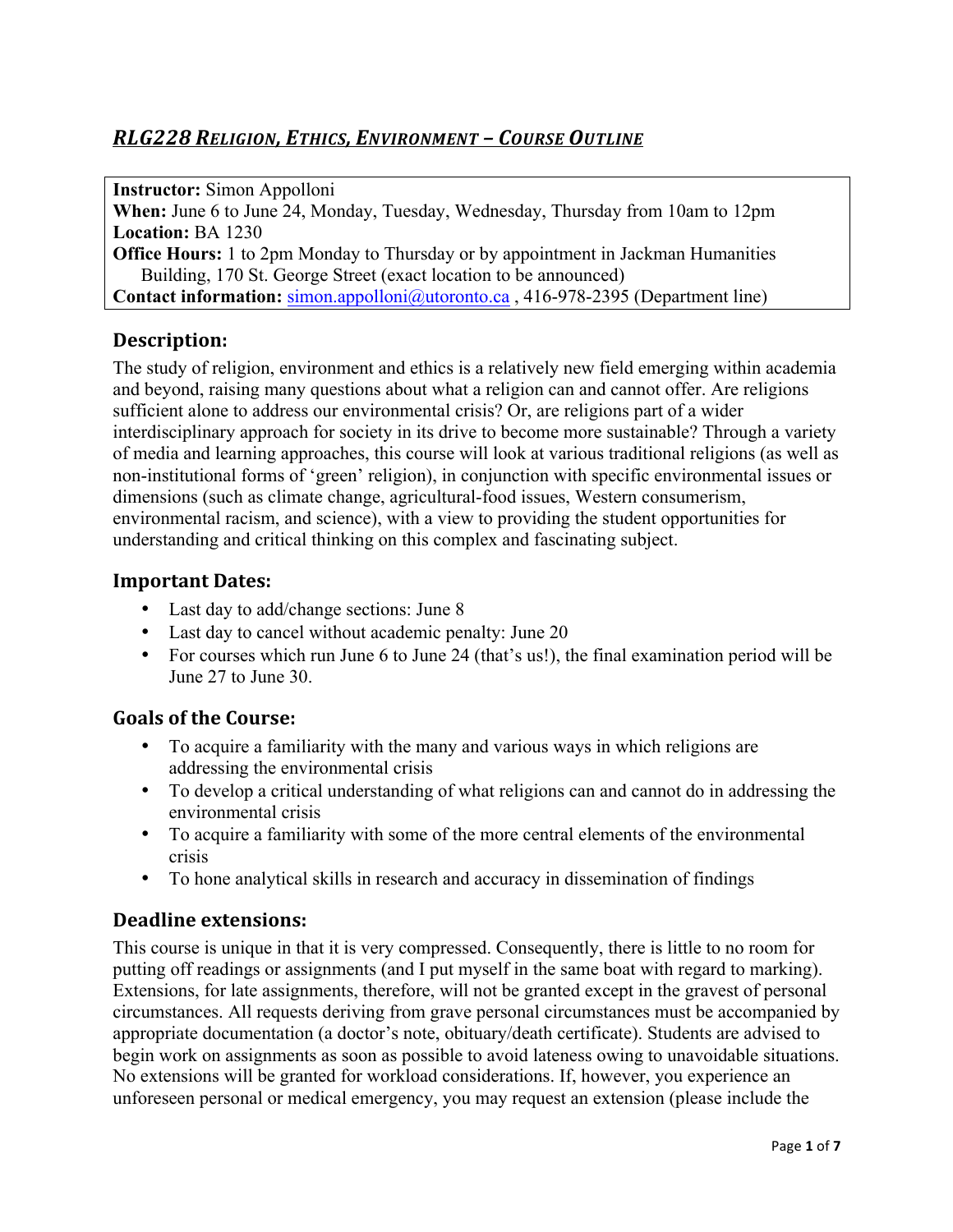appropriate medical certificate in your request). In your request, you *must* include evidence of your work-in-progress. If the request is made close to the deadline and there is no evidence of work-to-date, no extension will be granted.

# **Course,Reader**

There will be a course reader for this course available for pick up and purchase. However, some of the readings will be available for free to download from the university library system as indicated on this outline.

# **Week,One**

DAY 1 (MONDAY, JUNE 6) – INTRODUCTION

- Understanding what we mean by 'religion,' the 'environmental crises' and 'ethics'
- Discussing the theory and methodology undergirding this course; evaluation, expectations
- Screening: Video Clip "Religion and a New Environmental Ethic," from The Forum on Religion and Ecology at Yale University
- Required reading:
	- Lynn White Jr. "The Historical Roots of Our Ecological Crisis." In *Worldviews, Religion, and the Environment: A Global Anthology*, edited by Richard C. Foltz. Belmont, California: Thomson Wadsworth, 2003. 30- 37.
- Suggested reading:
	- Mary Evelyn Tucker. "Religion and Ecology." In *The Oxford Handbook of Religion and Ecology*, edited by Roger S. Gottlieb. New York: Oxford University Press, 2006. **Oxford Handbooks Online**.

## *Retrieval*

DAY 2 (TUESDAY, JUNE 7) – INDIGENOUS TRADITION, ECOLOGY AND THE CLIMATE CHANGE ISSUE

- Required readings:
	- o John A. Grim. "Indigenous Traditions." In *The Oxford Handbook of Religion and Ecology*, edited by Roger S. Gottlieb. New York: Oxford University Press, 2006. **Oxford Handbooks Online.**

DAY 3 (WEDNESDAY, JUNE 8) – ISLAM, ECOLOGY AND CULTURAL-GEO-POLITICAL CONSIDERATIONS

- Required readings:
	- o Richard C. Foltz. "Islam." *The Oxford Handbook of Religion and Ecology*, edited by Roger S. Gottlieb. New York: Oxford University Press, 2006. **Oxford Handbooks Online.**
- Suggested reading:
	- o Seyyed Hossein Nasr. "Islam and the Environmental Crisis." In *Spirit and Nature: Why the Environment is a Religious Issue*, edited by Steven C. Rockefeller and John C. Elder. Boston: Beacon, 1992. 85-108. (GF80 .S65 1992)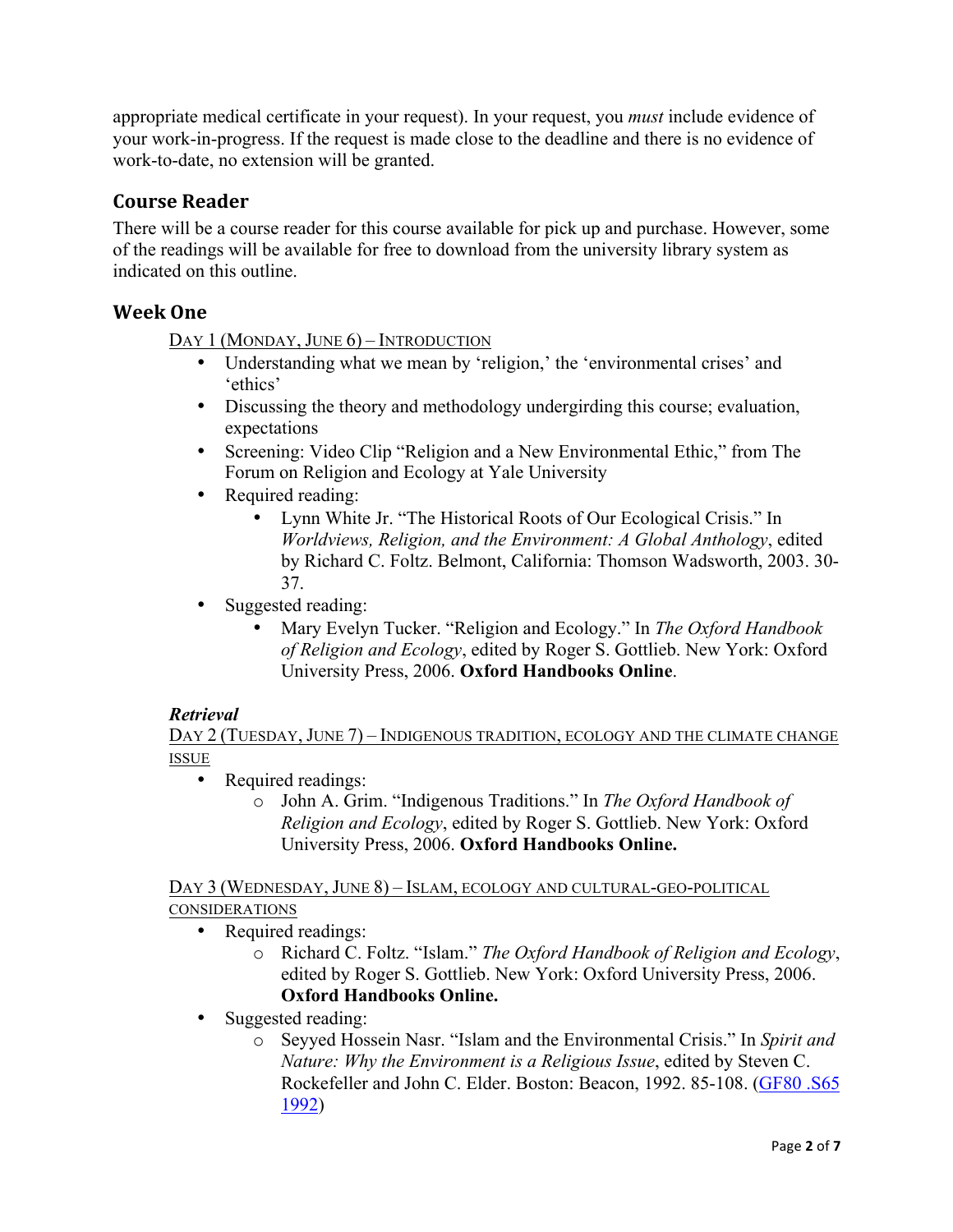## *Reevaluation*

DAY 4 (THURSDAY, JUNE 9) – JAINISM, ECOLOGY AND AGRICULTURAL-FOOD ISSUES

- Screening of "Food Inc.," documentary (2008)
- Required reading:
	- o Chapple, Christopher Key. "Jainism and Ecology." In *The Oxford Handbook of Religion and Ecology*, edited by Roger S. Gottlieb. New York: Oxford University Press, 2006. **Oxford Handbooks Online.**

## **Week,Two**

DAY 5 (MONDAY, JUNE 13) – CHRISTIANITY AND ECOLOGY AND RE-ENVISIONING SACRED SPACES

- Tour of St. Gabriel's Church (on site), hosted by Prof. Dennis O'Hara, of University of St. Michael's College.
- Required reading:
	- o Aldo Leopold. "The Land Ethic." In *A Sand County Almanac (With Essays on Conservation from Round River).* New York: Ballantine Books, 1970. 237-264.

#### DAY 6 (TUESDAY, JUNE 14) – **FIRST TEST** (ONE HOUR)

• Screening of "What Would Jesus Buy?" documentary (2007) in second half of class.

DAY 7 (WEDNESDAY, JUNE 15) – CHRISTIAN SYMBOLISM, ECOLOGY AND WESTERN CONSUMERISM

- Required reading:
	- o David R. Loy. "The Religion of the Market." In *Worldviews, Religion, and the Environment: A Global Anthology*, edited by Richard C. Foltz. Belmont, California: Thomson Wadsworth, 2003. 66-75.
- **Assignment One due**

#### *Reconstruction*

DAY 8 (THURSDAY, JUNE 16) – ECOFEMINIST, AFRICAN-AMERICAN RELIGIOUS SPIRITUALTIES AND ENVIRONMENTAL RACISM

- Screening of "Majora Carter: Greening the Ghetto," (2006) Ted Talks Series. http://www.ted.com/talks/majora\_carter\_s\_tale\_of\_urban\_renewal.html
- Required reading:
	- o Shamara Shantu Riley. "Ecology Is a Sistah's Issue Too: The Politics of Emergent Afrocentric Ecowomanism." In *This Sacred Earth: Religion, Nature, Environment*, edited by Roger S. Gottlieb, 412-427. New York: Routledge, 2004.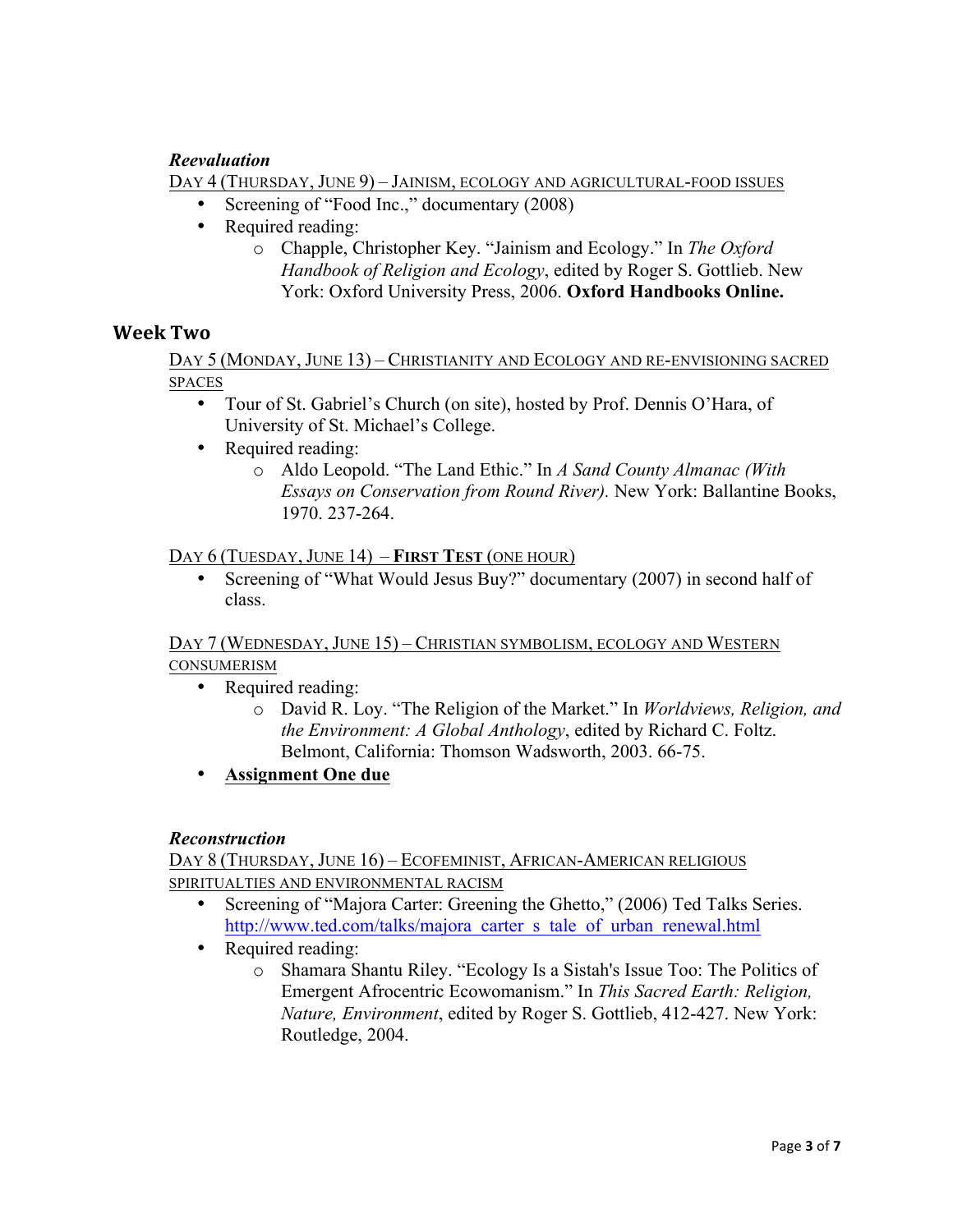## **Week,Three**

#### DAY 9 (MONDAY, JUNE 20) – **SECOND TEST** (ONE HOUR)

Screening of "Tipping Point: The Age of the Oil Sands," CBC documentary (2011) http://www.cbc.ca/documentaries/natureofthings/video.html?ID=1769597772

#### DAY 10 (TUESDAY, JUNE 21) – FROM SUPERNATURAL TO NATURAL

- Required readings:
	- o Bron Taylor. "Religion and Environmentalism in America and Beyond." In *The Oxford Handbook of Religion and Ecology*, edited by Roger S. Gottlieb. New York: Oxford University Press, 2006. **Oxford Handbooks Online.**
	- o Henry David Thoreau. Excerpt from "Walking." In *This Sacred Earth: Religion, Nature, Environment*, edited by Roger S. Gottlieb, 29-31. New York: Routledge, 2004.

#### DAY 11(WEDNESDAY, JUNE 22) – RELIGION, ECOLOGY, SCIENCE AND COSMOLOGY

- Required reading:
	- o Thomas Berry. "The Universe as Cosmic Liturgy." In *The Christian Future and the Fate of Earth.* Edited by Mary Evelyn Tucker and John Grim, 96-116. Maryknoll, New York: Orbis Books, 2009.

#### DAY 12 (THURSDAY, JUNE 23) – GROUP PRESENTATIONS IPCC REPORT | REVIEW | **CONCLUSION**

• **Assignments Two and Three due**

## **Course Grading**

| <b>First Test</b>                            | 20%   |
|----------------------------------------------|-------|
| Second Test                                  | 20%   |
| Assignment One: Identifying and Comparing    | 10%   |
| Assignment Two: Distilling and Conveying the | 10%   |
| Science                                      |       |
| Assignment Three: Mindfulness Exercise       | $5\%$ |
| Participation in-class, Questions            | 5%    |
| Final Exam                                   | 30%   |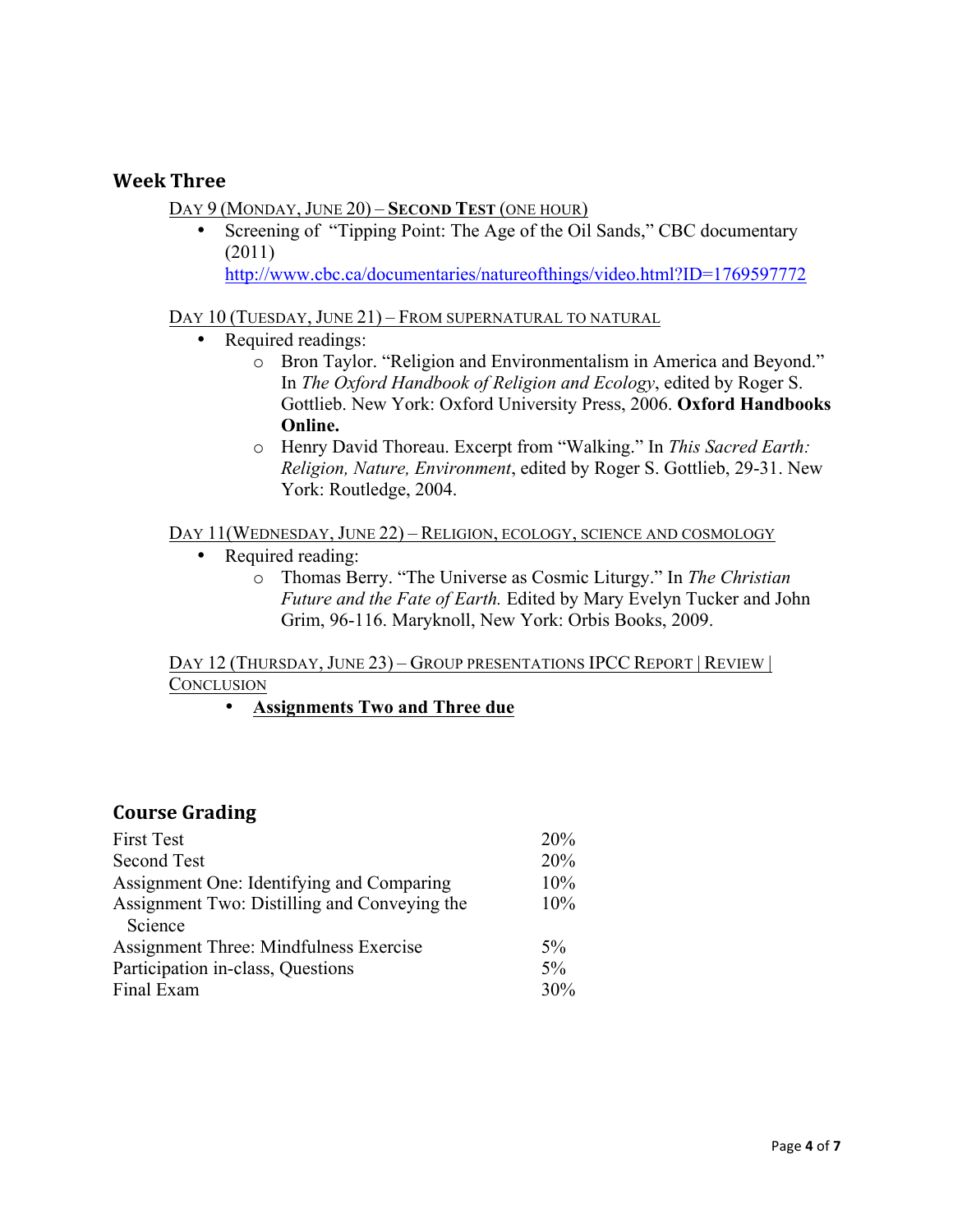# **Course,Assignments**

## *Two\$tests\$and\$one\$exam\$(70%)*

The first and second test will deal with all material covered in class and the readings of the previous week only. The final exam will deal with all material covered in class and the readings from the beginning until the last day including the *IPCC Climate Change 2007: Synthesis Report.*

# *Assignment\$One:\$Identifying\$and\$Comparing\$(10%)*

The goals of this assignment are:

- To become aware of the quantity, as well as the depth and breadth of religious-affiliated environmental initiatives today
- To develop skills in identifying features of a religious-based environmental initiative
- To compare these features between two religions
- 1. Search the Internet for websites of religious-based environmental *initiatives* not blogs or opinion pieces or write-ups by others, instead, a site describing actual ecological/environmental projects undertaken by a religious-based group where its mission, rationale for doing so is explained. (Finding them should not be difficult; however, if you are finding difficulty, I can supply you with assistance). Although many initiatives are ecumenical or interreligious, deal only with one religious-based approach to the environmental issue(s).
- 2. Choose 6 initiatives where at least 3 are of a different religion and no more than 2 are of the same denomination, tradition, branch or sect. At least one must be of a religion we have not touched upon in class readings.
- 3. For each initiative, obtain the following information (no less than half a page and no more than one page single spaced for each):

Part 1

- a. What is the religion (and its particular tradition, group) in question?
- b. What is the URL (home page will do)?
- c. What environmental issue(s) are being addressed?
- d. Why is this important to the religion?
- e. What is being proposed by the religion in what it can do to address the situation?
- f. What in your opinion is not being addressed?
- g. Using Tucker's typology discussed in class, decide under which category you think this religious-based initiative best falls and explain your reasoning.

Part 2

- h. Choose 2 religious initiatives from your list and compare your findings.  $(300 +/ 10\%)$ 
	- i. What similarities do you see?
	- ii. What differences do you see?
	- iii. Does any particular aspect stand out?
	- iv. What questions does this raise for you?
- 4. The above information will be submitted in the form of a hard copy at the beginning of class Day 7.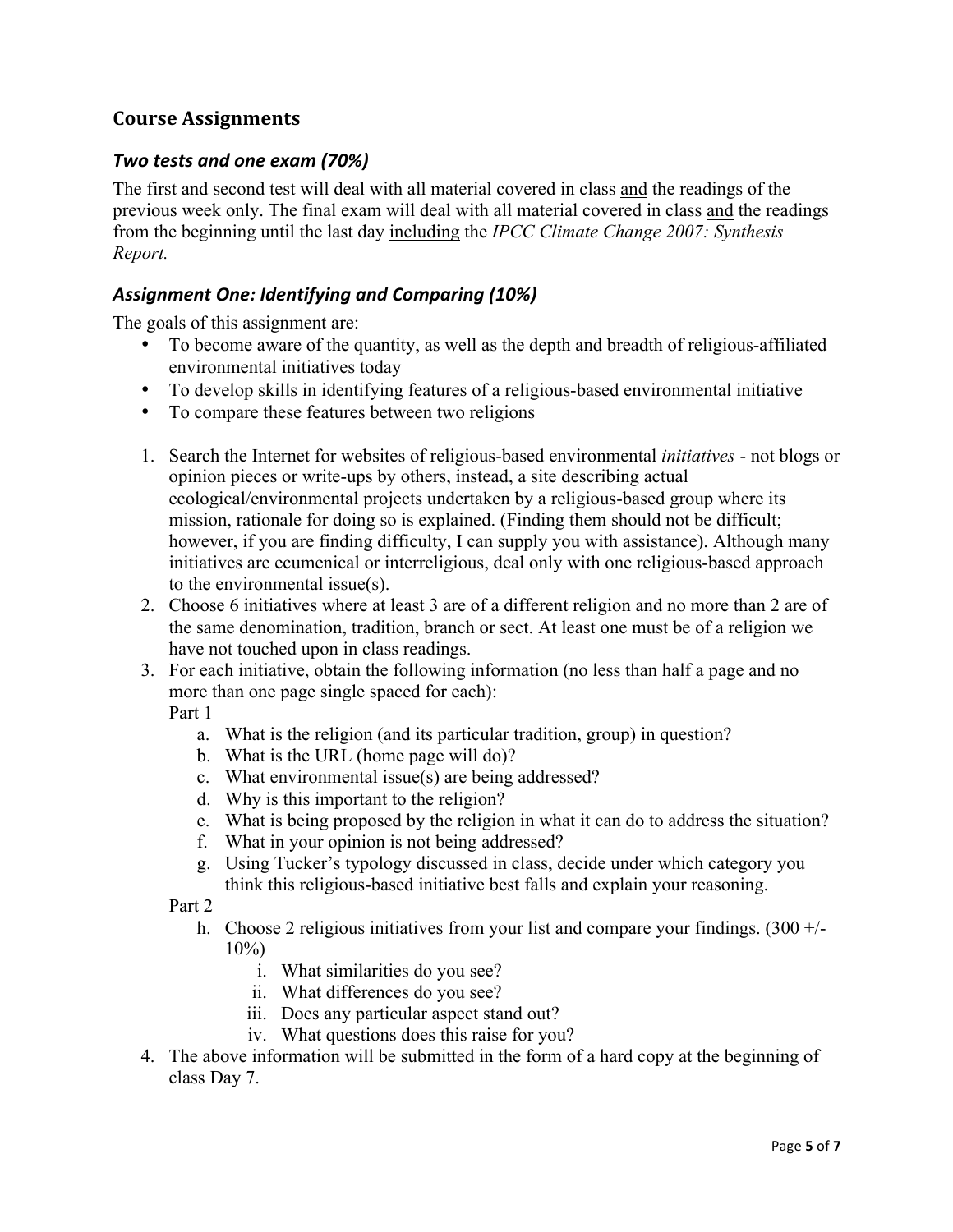# *Assignment\$Two:\$Distilling\$and\$Conveying\$the\$Science (10%)*

The goals of this assignment are:

- To develop the skill of accurately distilling information from a scientific report and critically examining its methodology
- To become acquainted with the scientific literature on global climate change
- To accurately convey information on the report to fellow class member so that it can aid them in learning about the report
- 1. Class will be divided into groups of 4 or 5 (depending on enrolment)
- 2. Each group will read the entire *Climate Change 2007: Synthesis Report*, but will be responsible for distilling the salient findings from only sections of the report (to be assigned by me).
- 3. Each group will convey the information assigned to it in the form of a news report. The medium used (TV newscast, radio) is the choice of each group to make.
- 4. The final presentation of the report will be recorded and uploaded to the Blackboard Portal and shared with the whole class on the last day of classes and serve as a study aid for fellow students for the exam.
- 5. The reports will not be long (a video or radio presentation of no more than 5 minutes, +/- 10%). They are to be in the student's own words. Creativity is welcome, but it must not overshadow the goals cited above.

The report is accessible online: *Climate Change 2007: Synthesis Report. Contribution of Working Groups I, II and III to the Fourth Assessment Report of the Intergovernmental Panel on Climate Change*. Edited by R.K Pachauri and A. Reisinger. Geneva, Switzerland: IPCC, 2007. Available at http://www.ipcc.ch/.

# *Assignment\$Three:\$Mindfulness\$Exercise\$(5%)*

The goals of this exercise are:

- To provide the opportunity to experience first-hand a religious practice
- To reflect upon its application toward fostering environmentally friendly dispositions

The student will present a 600 ( $+/-10\%$ ) word reflection based on the directions below by the last class.

- 1. Watch the video clip on mindfulness by Buddhist monk and writer, Thich Nhat Hanh: http://www.youtube.com/watch?v=aubF7v-MlMM&feature=related
- 2. Read "Earth Gathas" also by Thich Nhat Hanh found in the reader. Thich Nhat Hanh. "Earth Gathas." In *This Sacred Earth: Religion, Nature,*

*Environment*, edited by Roger S. Gottlieb, 515-516. New York: Routledge, 2004.

3. Find a moment in your day, from 15-20 minutes. And find a relatively quiet place where you can sit or stand undisturbed by others (a park, a church, a temple or library) and do the following: